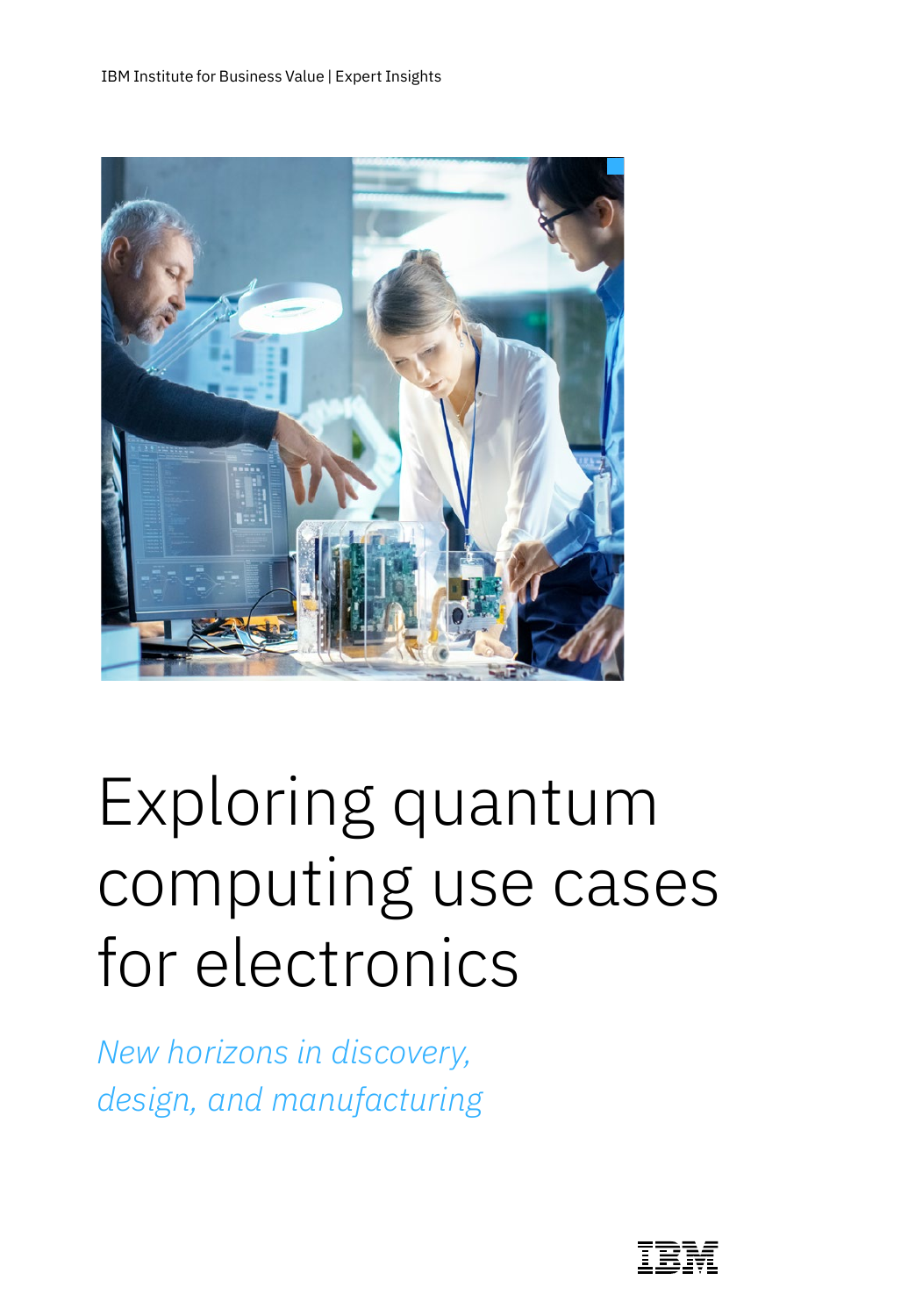# Foreword

Quantum computing doesn't simply sound complex. It is.

But in electronics, we are no strangers to technical complexity, from design to delivery and now decommissioning as we look toward a more sustainable world. From the smallest semiconductor to satellites orbiting the earth, electronics components are essential building blocks of technology.

While we've seen unprecedented advancements in devices and machines, the complexity facing electronics manufacturers is not diminishing—it's growing. *We need new approaches to solve the Herculean challenges in electronics design, research, and manufacturing.*

For example, dynamic AI systems are poised to supercharge both our lives and the machines that power our interactions. We will need ever more powerful chips, ones that may contain as many as 100 billion transistors. We need to examine scheduling and supply chain optimization at global scale. And of utmost importance: we must develop new, readily available materials that are earth friendly.

Quantum computing may be a change agent. To explore the possibilities, IBM began offering open access to an online 5-qubit quantum computer back in 2016.<sup>1</sup> Fast forward to 2022 and we're continually accelerating and scaling the growth of quantum computing and exploring applicable use cases. We're bringing together some of the world's leading electronics companies to collaborate on solutions through the IBM Quantum Network. IBM is gratified and humbled to work with industry giants such as Samsung Advanced Institute of Technology, Toshiba, Sony, Hitachi Ltd., LG Corporation, and others.2

The future starts now. We look forward to creating it with you.

#### **Bruce Anderson**

Managing Partner, Global Electronics and Automotive, IBM Consulting [baanders@us.ibm.com](mailto:baanders@us.ibm.com) [linkedin.com/in/bruceaanderson/](https://www.linkedin.com/in/bruceaanderson/)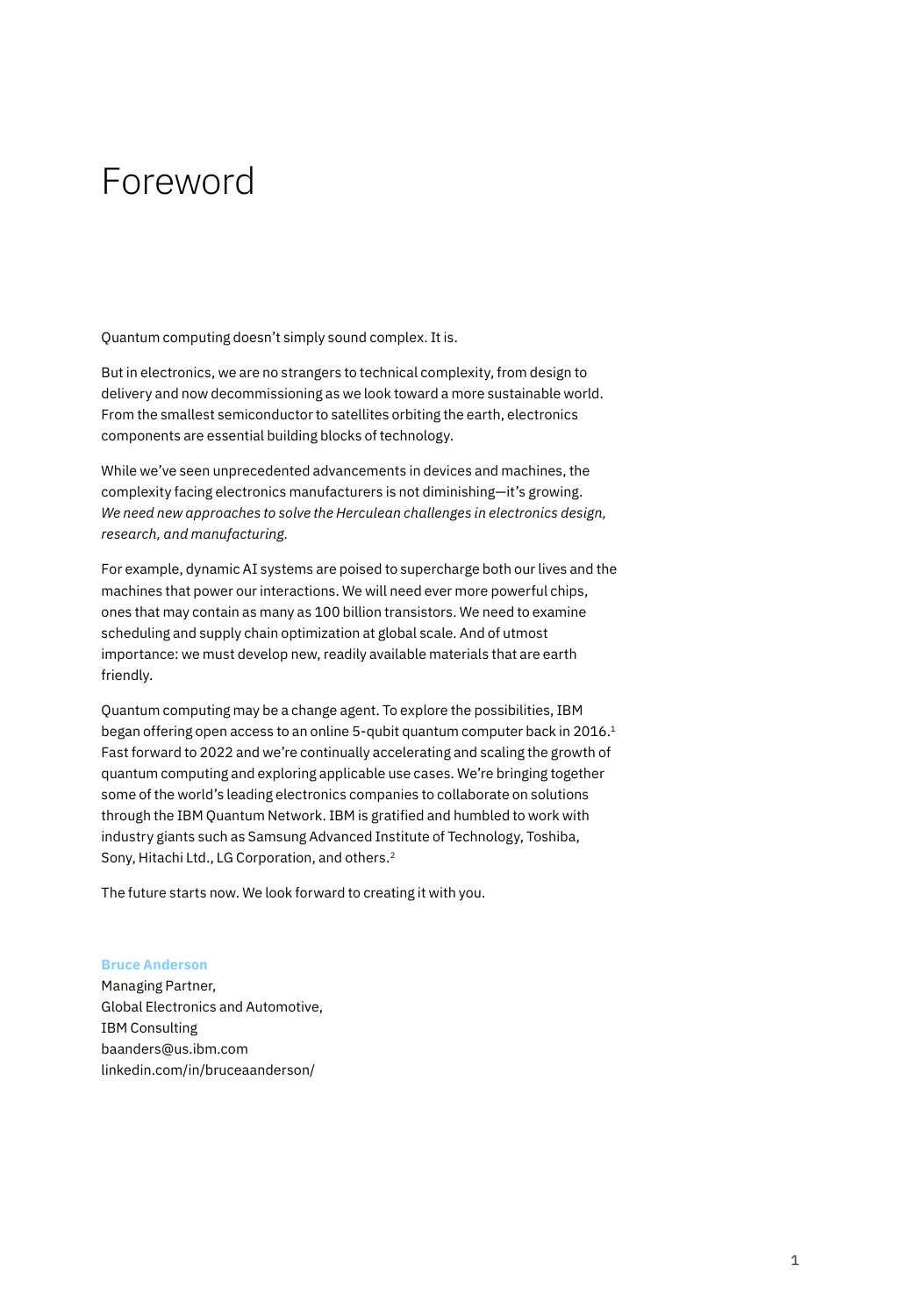# Experts on this topic



#### *Charles Chung*

Quantum Industry Consultant, Electronics, IBM [Charles.Chung@ibm.com](mailto:Charles.Chung@ibm.com) [linkedin.com/in/charles-chung-311a91](http://linkedin.com/in/charles-chung-311a91) Dr. Charles Chung, engineer and author, has helped develop over 35 electronics and semiconductor products and solutions for applications as diverse as consumer electronics, genetic sequencing, and automotive sensors. He serves on the advisory boards for the Semiconductor Industry Group (SEMI) and the University of Pennsylvania Singh Center for Nanotechnology.

#### *Imed Othmani*

Industry Partner, IBM Quantum [iothmani@ca.ibm.com](mailto:iothmani@ca.ibm.com) [linkedin.com/in/imedothmani](http://linkedin.com/in/imedothmani)

Dr. Imed Othmani is an IBM Quantum Industry Partner and leads the quantum computing industry and technical adoption efforts for the manufacturing sector worldwide. He has worked with industrial clients in distribution and manufacturing, including electronics, automotive, and aerospace. He has over 25 years of international experience in different fields: quantum computing, artificial intelligence, digital transformation, and business innovation; and he works with companies to transform their business by leveraging new emerging technologies. He is also a recurrent guest speaker at industry association events and universities.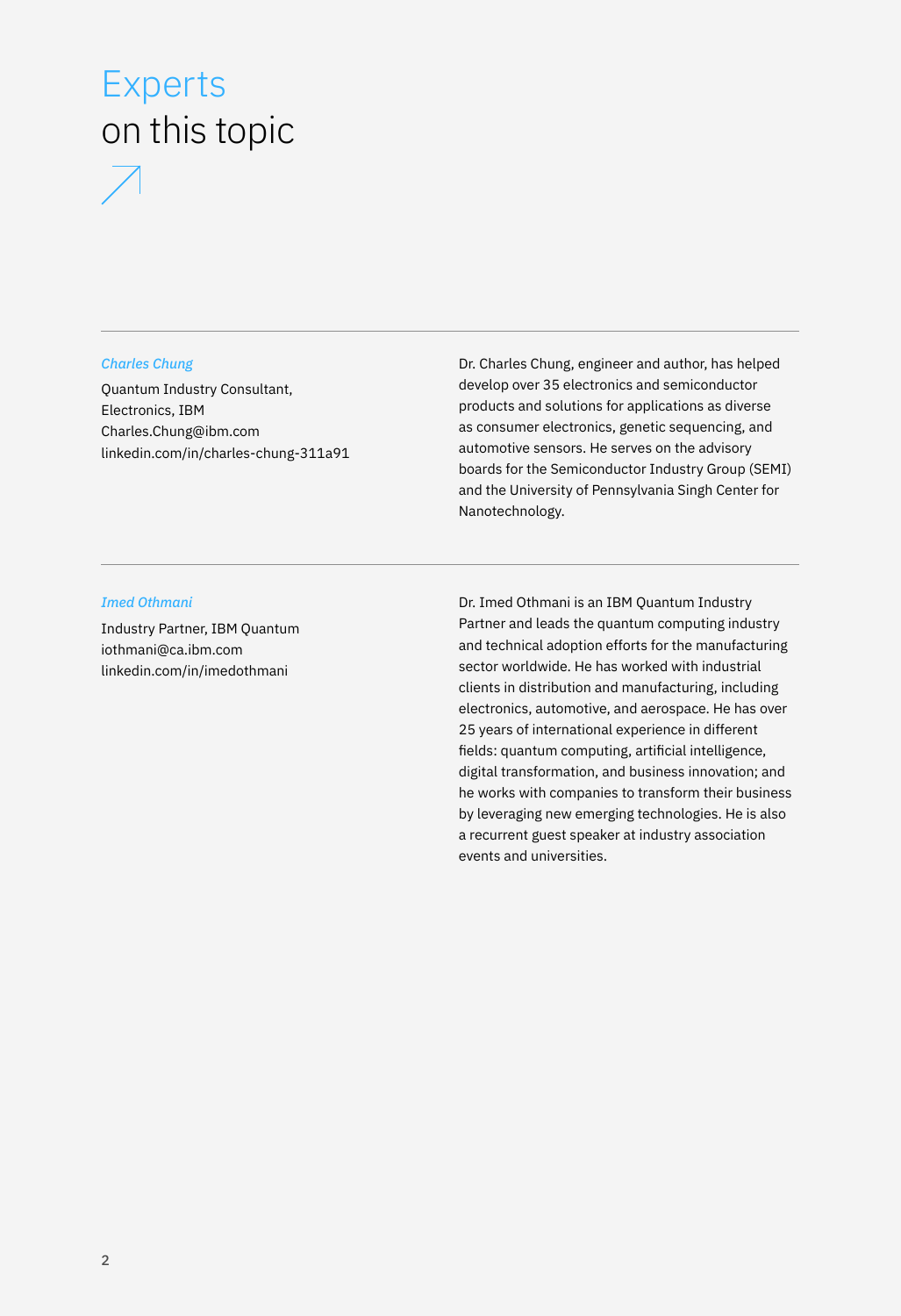

# Key takeaways

*Quantum computing may help the electronics industry address performance and cost challenges in 3 major areas.*

## Higher-performance products with advanced materials

It can take decades to develop advanced materials that help achieve new performance levels in electronics products and even entirely new classes of products. Quantum computing may complement classical computing to perform faster, more accurate simulations that may accelerate the commercialization of new materials.

### Better designs, faster time to market

Electronic designs have grown so complex that companies face a terrible trade-off: They can either spend more valuable time finding better designs and checking errors while delaying product releases, or they can release products earlier but with potentially less optimal designs and costly bugs. Quantum computers may help companies optimize and verify their designs more rapidly and thoroughly while getting to market faster.

### Smarter manufacturing with smarter AI

In electronics manufacturing, quantum machine learning may help distinguish acceptable products from defective products more accurately than classical AI. That may help to lower manufacturing costs and create more reliable products.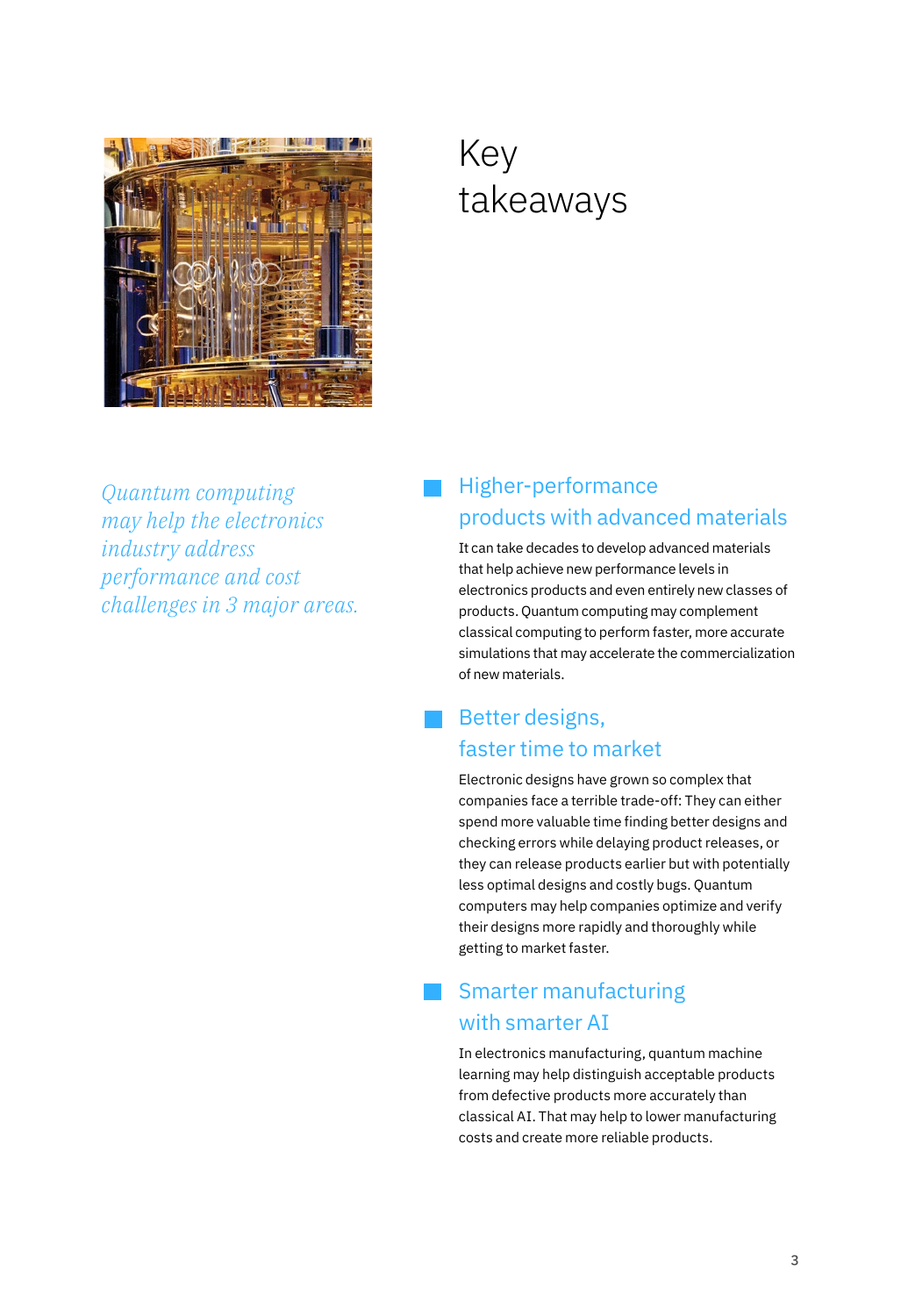# A new computing paradigm

The electronics industry faces a number of growing challenges the cost of the latest generation of semiconductor manufacturing facilities is as much as  $$25$  billion.<sup>3</sup> The design of electronics products grows more complex while expansion in some of the largest traditional markets, such as smartphones, is leveling off.<sup>4</sup>

And as design and manufacturing have become increasingly difficult over the past 50 years, the industry's performance improvements have slowed down.

In brief, the industry's current path is becoming more challenging, risky, and expensive. And this will be felt beyond electronics: as an enabling technology, electronics are used by practically every industry.5 The electronics industry's responses to its challenges today could impact almost every sector of the global economy.

Quantum computing is a fundamentally new computing paradigm (see "Perspective: The basics" on page 3). It leverages phenomena that simply do not exist in classical physics—which, in turn, can enable computation that hasn't been possible to date. That may offer the electronics industry a powerful tool to help tackle some of its biggest problems.

Just as IBM has been innovating chip technology for decades,<sup>6</sup> we have also been at the forefront of quantum computing. In 1981, IBM co-hosted the first conference on quantum computing.7 In 2016, IBM was the first to make quantum computers publicly available.<sup>8</sup> By providing access to quantum computers, IBM has enabled researchers and developers around the world to innovate new quantum algorithms and accelerate advances in quantum computing.

We now have entered the Quantum Decade.<sup>9</sup> With IBM's quantum computing roadmap, organizations can plan for the technology's future capabilities (see Figure 1 on page 4).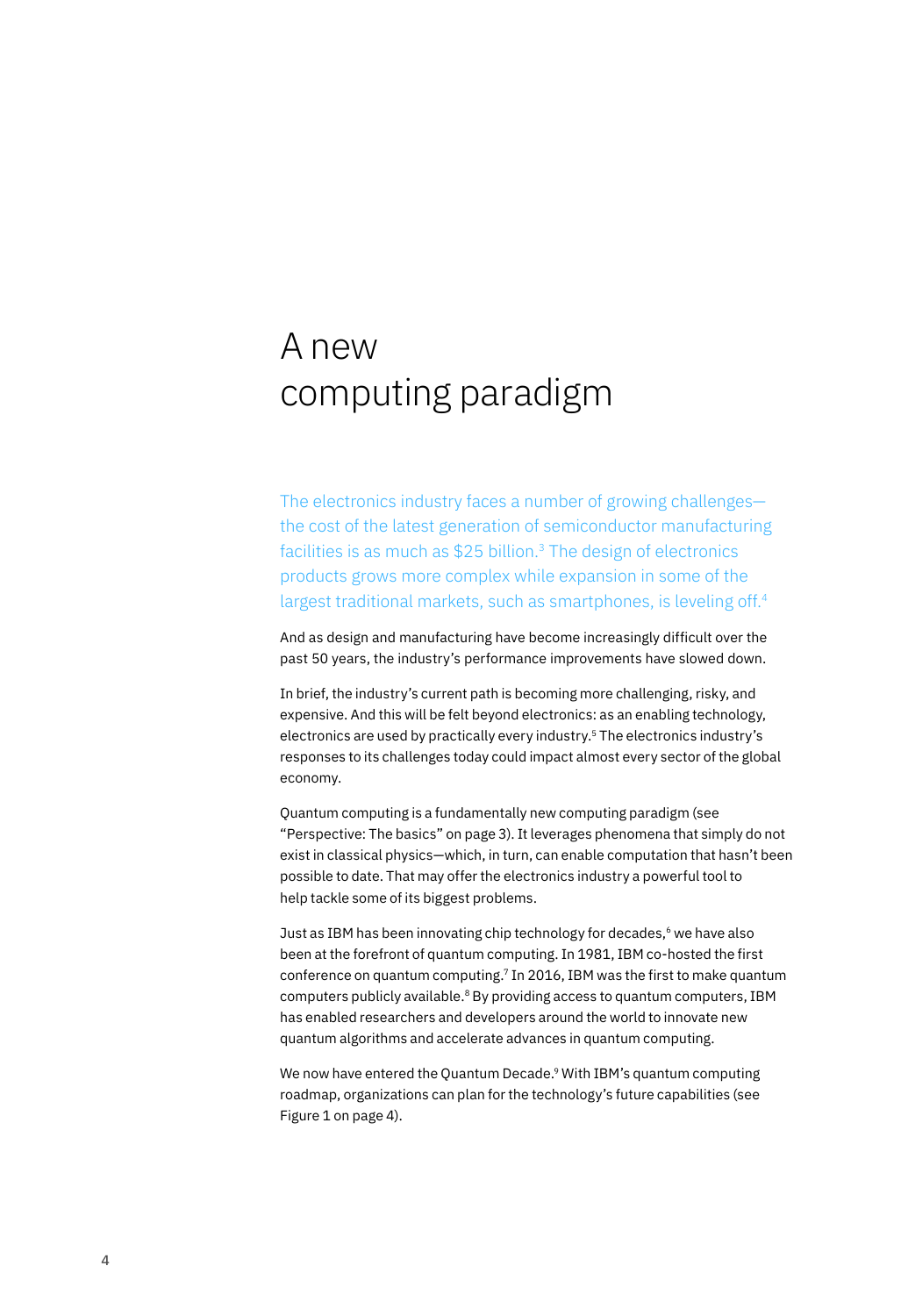# *(14/18) Rethinking trading*  **Perspective**

### *floor operations and ways of working is a necessity.* The basics10

Classical computer bits can store information as either a 0 or 1. But as scientists were able to explore subatomic matter, they began to see very different behavior, such as particles that are in 2 locations at the same time, and pairs of particles mysteriously linked no matter how far apart they were. The field of quantum physics emerged to explore and understand these phenomena.

The power of quantum computing leverages several aspects of physics. Two of the most important are superposition and entanglement. The principle of superposition allows a quantum computer to represent and compute upon multiple states simultaneously. Entanglement means the combined state of the quantum bits (qubits) contains more information than the qubits do independently.

Entanglement has no classical analogy and modeling it on a classical computer would require exponential resources. For example, representing the complexity of a 100-qubit fully entangled quantum computer would require more classical bits than there are atoms on the planet Earth.

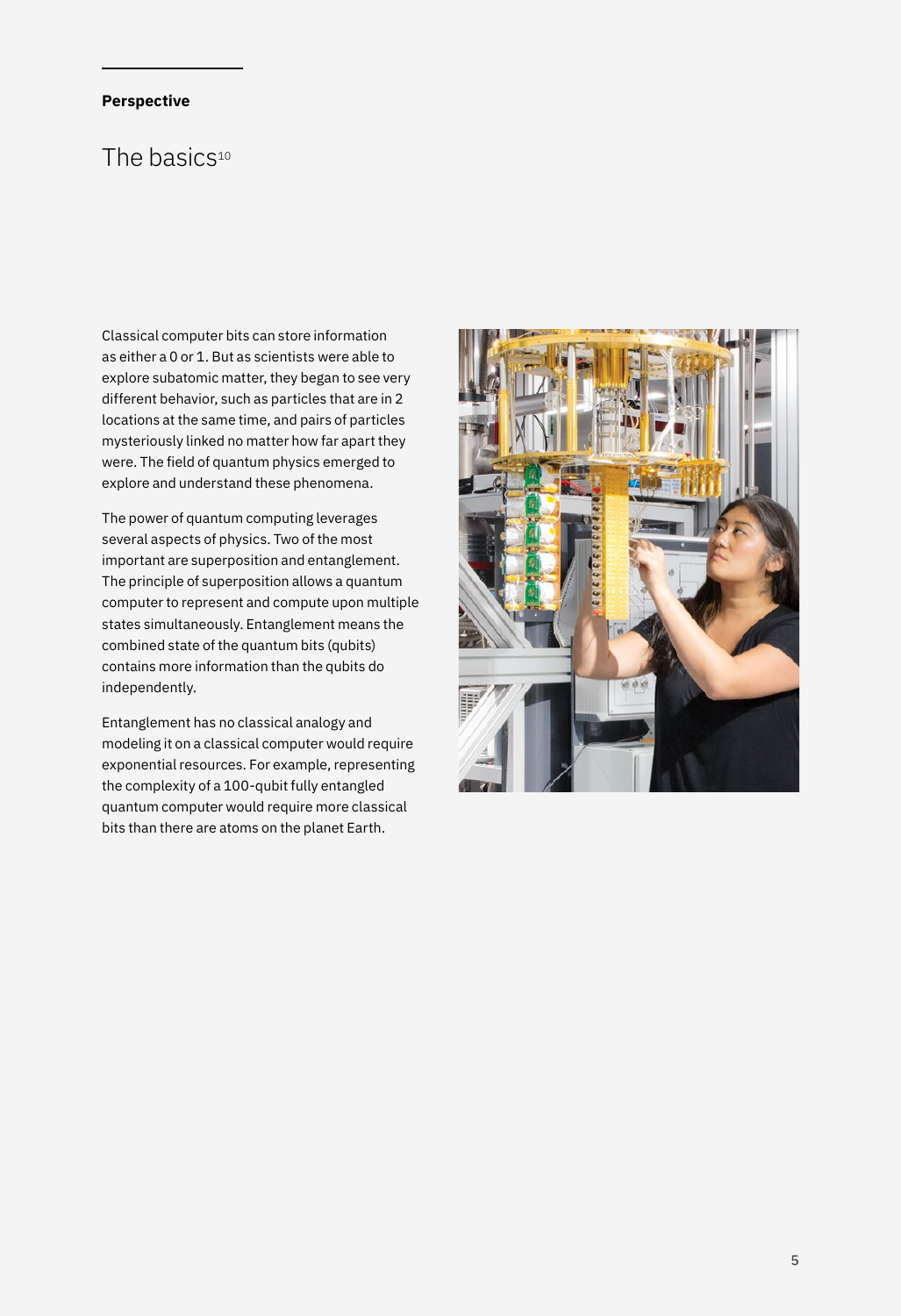#### FIGURE 1

### **The IBM quantum computing roadmap**

Recent progress and looking ahead

|                                |                                                    |                                                         |                                                                          | Quantum application services                                                                    |                                                                                       |                                                                                                                                                    |                                                                            |         |
|--------------------------------|----------------------------------------------------|---------------------------------------------------------|--------------------------------------------------------------------------|-------------------------------------------------------------------------------------------------|---------------------------------------------------------------------------------------|----------------------------------------------------------------------------------------------------------------------------------------------------|----------------------------------------------------------------------------|---------|
| <b>Model</b><br>developers     |                                                    |                                                         |                                                                          |                                                                                                 | Optimization   Natural science   Finance  <br>Machine learning                        |                                                                                                                                                    |                                                                            |         |
|                                |                                                    |                                                         | Quantum application modules                                              |                                                                                                 |                                                                                       |                                                                                                                                                    |                                                                            |         |
| <b>Algorithm</b><br>developers | Machine learning                                   |                                                         | Optimization   Natural science   Finance                                 |                                                                                                 |                                                                                       | Prebuilt Qiskit Runtime and<br><b>Classical integration</b><br>Error mitigation   Circuit knitting  <br>Error<br>Circuit embedding  <br>correction |                                                                            |         |
| <b>Kernel</b><br>developers    | <b>Circuits</b>                                    |                                                         | Qiskit<br>Runtime                                                        | <b>Dynamic</b><br>circuits                                                                      |                                                                                       | <b>Circuit libraries</b><br>Circuits for sampling   Circuits for time<br>evolution   Circuits for                                                  |                                                                            |         |
| <b>Quantum</b><br>systems      | <b>Falcon</b>                                      | Humming-<br><b>bird</b>                                 | <b>Eagle</b>                                                             | <b>Osprey</b>                                                                                   | <b>Condor</b>                                                                         | <b>Beyond</b>                                                                                                                                      |                                                                            |         |
|                                | 27<br>qubits                                       | 65<br>qubits                                            | 127<br>qubits                                                            | 433<br>qubits                                                                                   | 1121<br>qubits                                                                        | $1K-1M+$<br>qubits                                                                                                                                 |                                                                            |         |
| <b>IBM Cloud</b>               | <b>Circuits</b>                                    |                                                         | <b>Programs</b>                                                          |                                                                                                 | <b>Applications</b>                                                                   |                                                                                                                                                    |                                                                            |         |
|                                | 2019                                               | 2020                                                    | 2021                                                                     | 2022                                                                                            | 2023                                                                                  | 2024                                                                                                                                               | 2025                                                                       | $2026+$ |
|                                | Run quantum<br>circuits on the<br><b>IBM Cloud</b> | Demonstrate<br>and prototype<br>quantum<br>applications | Run quantum<br>applications<br>100x faster<br>on the<br><b>IBM Cloud</b> | Dynamic<br><i>circuits</i><br>for increased<br>circuit<br>variety,<br>algorithmic<br>complexity | <b>Frictionless</b><br>development<br>with quantum<br>workflows built<br>in the cloud | Call 1K+ qubit<br>services from<br>cloud API and<br>investigate<br>error correction                                                                | Enhance<br>quantum<br>workflows<br>through HPC<br>and quantum<br>resources |         |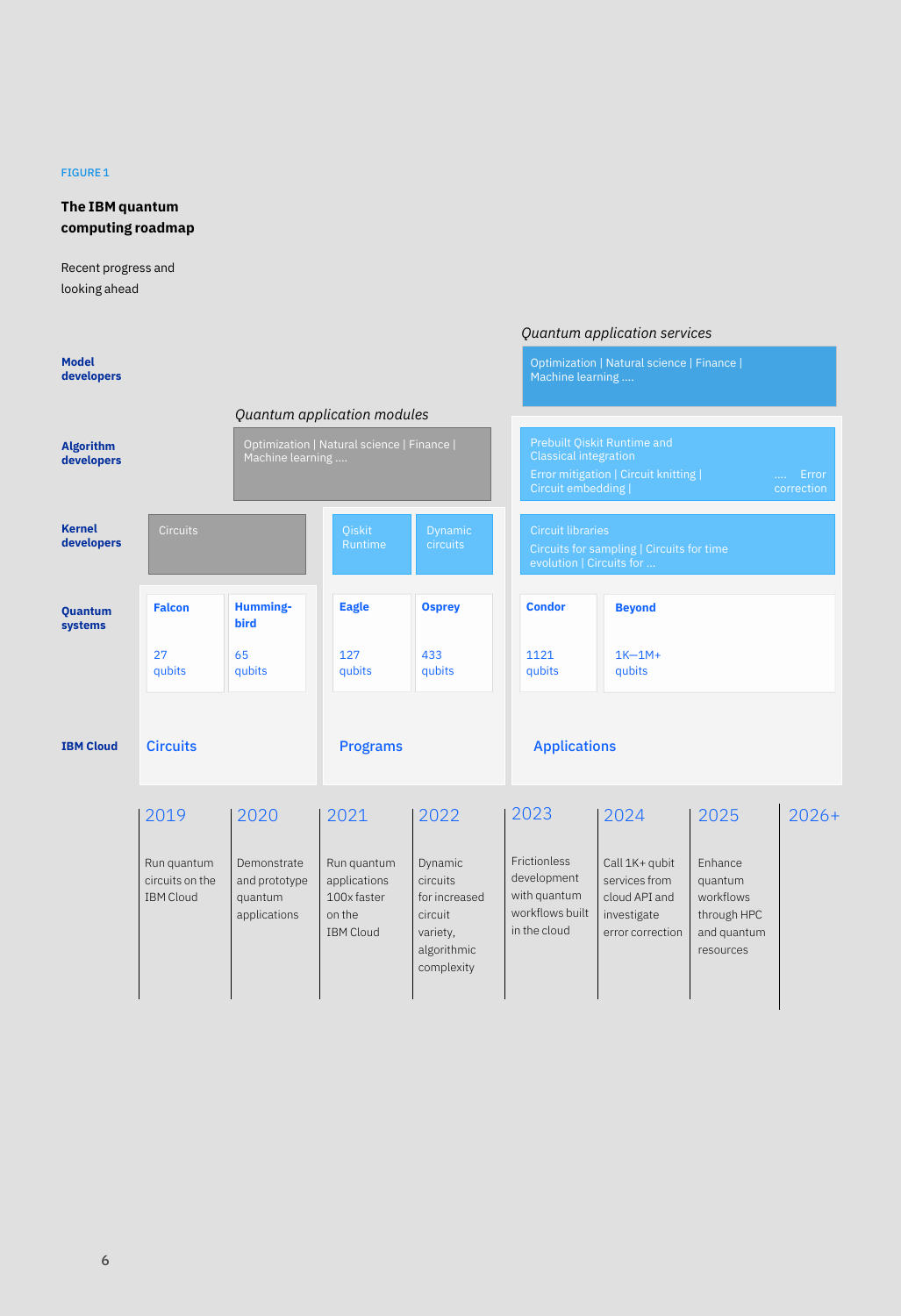As competitive business advantage looms, quantum computing has been gaining traction. Leaders who aren't learning more about quantum computing—and how it can impact their operations—could find themselves falling behind. While quantum computing quickly evolves, much of the early intellectual property may be proprietary. Quantum computing ranked among the top 5 fastest-growing areas for patent filings among more than 3,300 areas of patent activity from 2017 to 2021.<sup>11</sup> With quantum computing, there can be few fast followers.

Quantum computing may help the electronics industry address its challenges in many ways. In this report, we provide 3 examples, or use cases (see Figure 2), to illustrate quantum computing's potential for the electronics industry in 3 major application areas—chemical simulation, optimization/search, and AI/machine learning. Use cases include:

*1. Materials development.* Advancing discovery and commercialization with quantum simulation

*2. Product design.* Accelerating development and verification with quantum search

*3. Smarter manufacturing*. Helping to improve yields and reduce costs, while improving quality with quantum machine learning

#### FIGURE 2

**Quantum computing use cases for electronics**

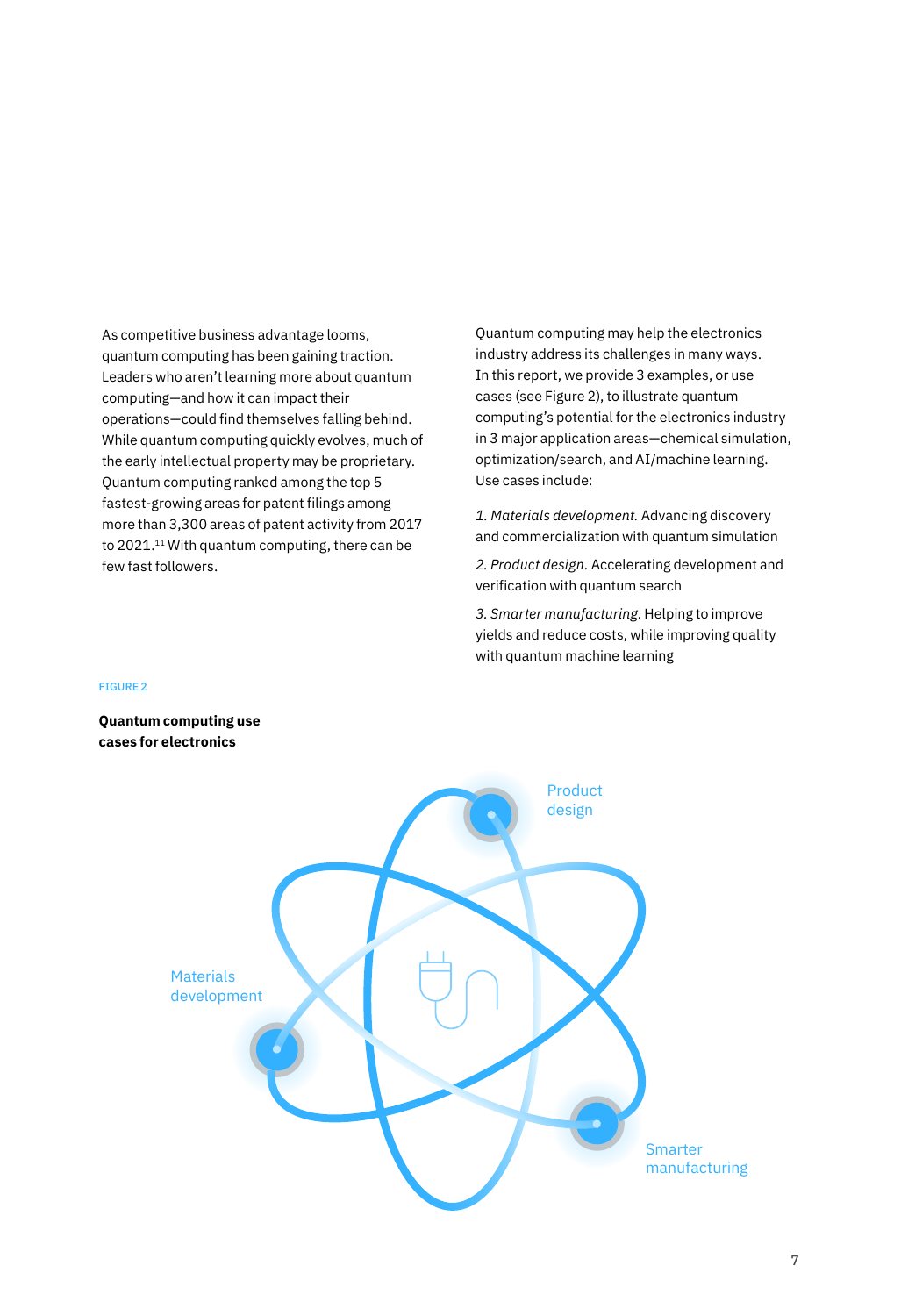#### **Use case 1**

# Materials development— Advancing discovery and commercialization with quantum simulation

The design and manufacturing improvements that enabled the electronics revolution over the past 50 years have been slowing down. The world's most powerful supercomputers were able to increase their performance capability 80% every year. Now it's 40%.<sup>12</sup> That's partly because the era of simply shrinking the transistor to improve computer performance is ending.

The electronics industry has sought other ways to boost computational performance, including new materials such as copper interconnects and chemically amplified photoresists, both pioneered by IBM.13 But classical computers struggle to simulate materials. As a result, materials development has had to rely on time-consuming and costly traditional lab research methods.

Take this example: Flat-panel displays, the primary interfaces between us and our smartphones, drain power and quickly exhaust batteries. A more efficient display could be possible with a more efficient light emitter. Yet that would require new materials, which take a long time to develop. For organic light-emitting diodes (OLED), now common on smartphones, it was 35 years from the first paper about the technology to the first OLED display.<sup>14</sup>

Let's also consider 2-dimensional transition metal dichalcogenides (TMDs) atomically thin materials that have attracted significant interest in their potential to increase transistor performance while reducing power consumption. The chemistry and physics of TMDs are best described using quantum mechanics, which is challenging for classical computers—but a natural match for quantum computers.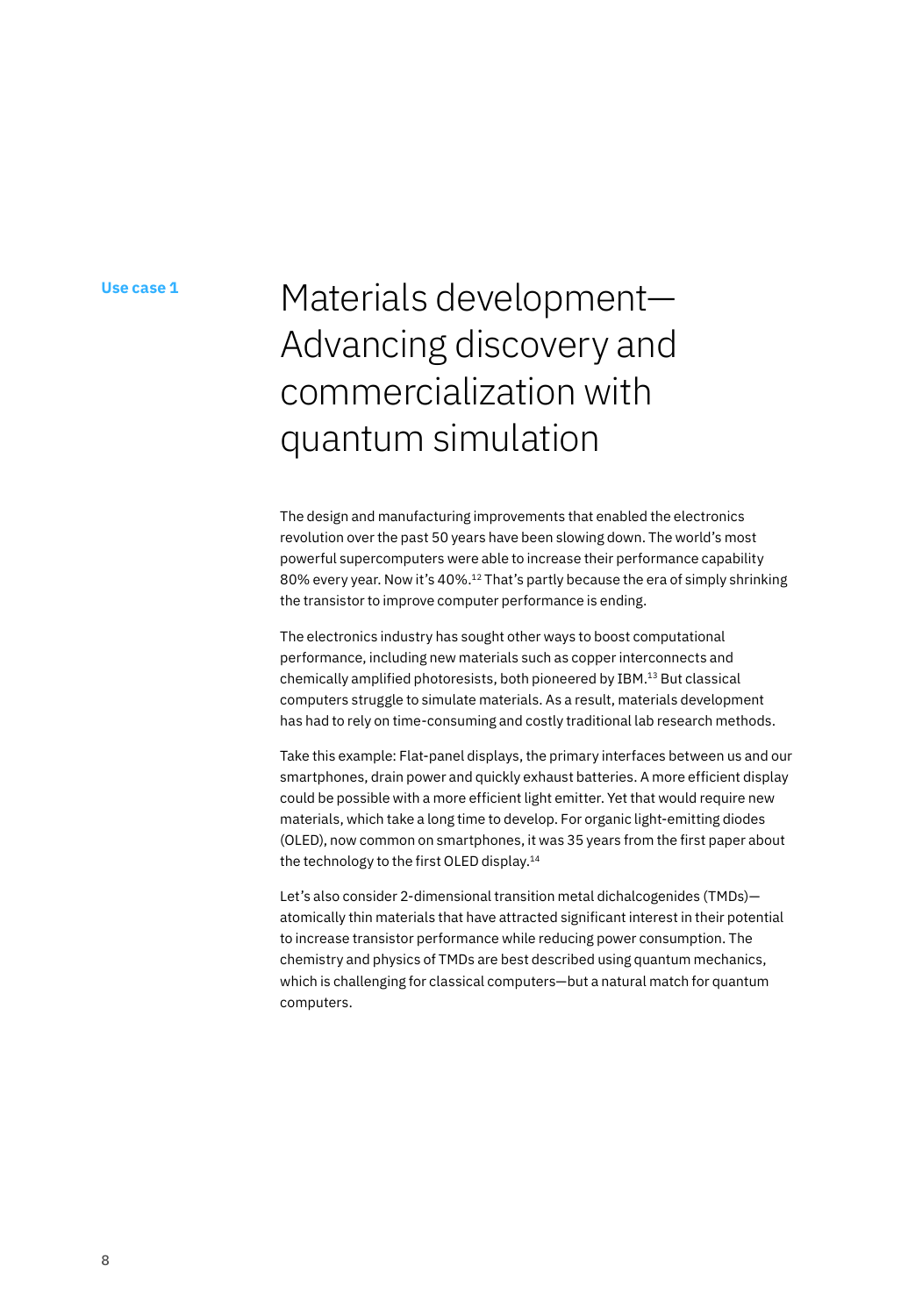One reason that materials development is such a long haul: classical computers have difficulty simulating materials. Simply representing a material in a classical computer is challenging. To exactly represent a single molecule from one family of light emitters, a classical computer would need 10<sup>106</sup> bits. That exceeds the number of atoms in the universe (approximately  $10^{84}$ ) many times over. By contrast, a quantum computer could represent the same molecule using just 354 logical qubits. Moreover, a quantum computer can manipulate this compact representation of a light emitter to predict interesting properties, such as its electronic structure and the color it generates.15

The quantum capability to model new materials has wide application. IBM is using quantum computers to model more environmentally friendly chemicals for electronics manufacturing.16 And IBM has worked with Mercedes-Benz Daimler to perform quantum simulation of battery chemistry.17

Another case in point: Current light emitters have an internal efficiency of up to 25%. IBM, JSR Corporation, and Mitsubishi teamed together to model OLED light emitters with the potential for 100% internal efficiency.18 An OLED display made from these emitters could have substantial power efficiency advantages—and valuable market advantages. Just a 1% increase in the OLED display market is worth \$320 million per year.19

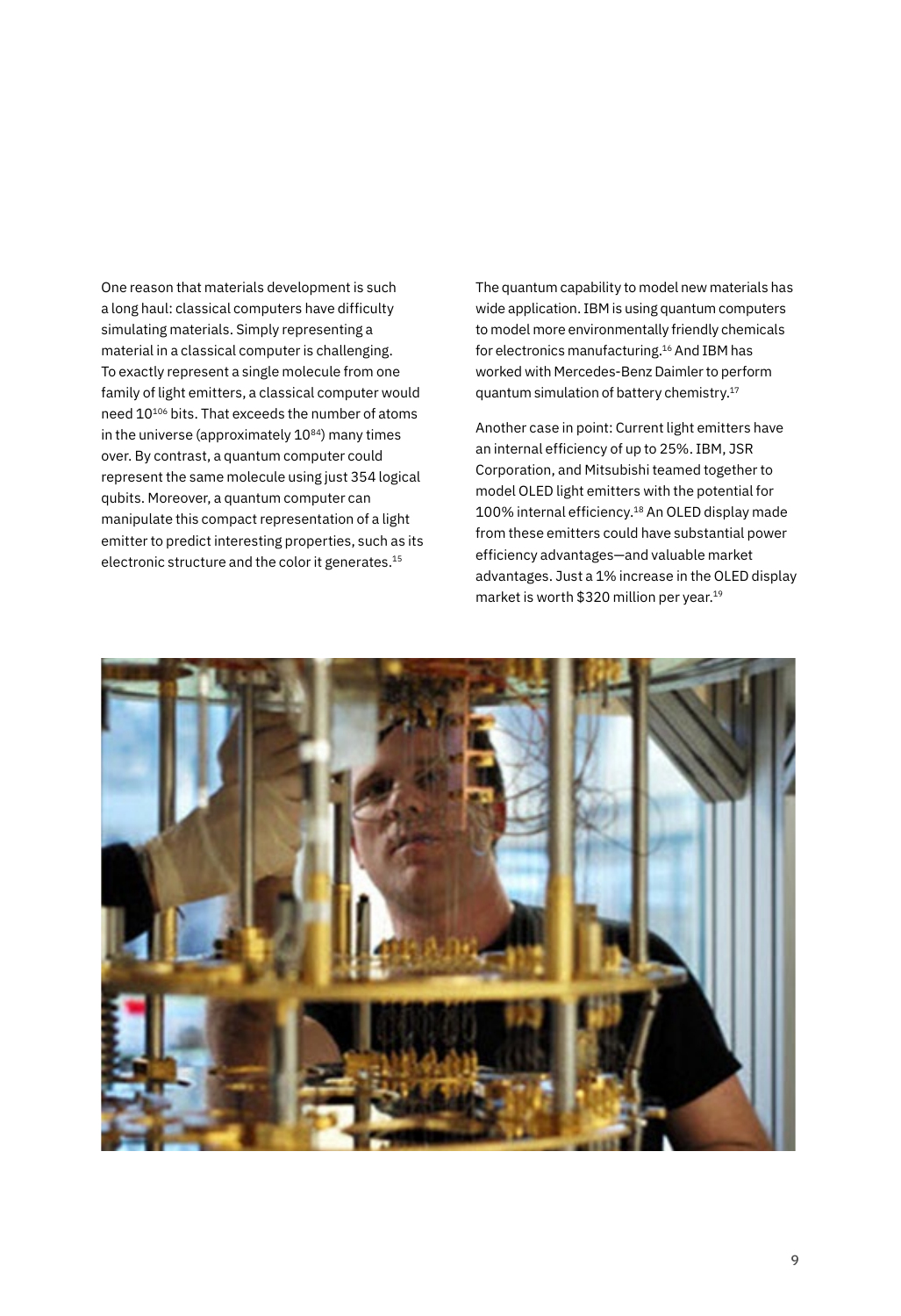# Product design—Accelerating development and verification with quantum search

Design and manufacturing in the electronics industry are areas of intense competition. The goal: products that perpetually perform better, cost less, and are bug free. This takes time, yet the team that gets its product to market first enjoys significant advantages.

Quantum optimization may help product development teams develop higherperforming designs more quickly. In electronics, this has a multitude of applications. Imagine finding the fastest route for moving packets of data around a network. Or calculating the most profitable product mix and production schedule for an electronics manufacturing plant. Or identifying the shortest wiring route for 10 billion transistors on a chip.

Solving these sorts of optimization problems has long challenged classical computers. But finding the optimal solution has the potential to result in huge market advantages. A microprocessor with shorter wire lengths can simultaneously result in both lower power consumption and greater compute performance. In the smartphone application processor market, a particularly power-sensitive market, a 1% increase in market share would translate into an additional \$290 million per year.20

One challenge these optimization problems pose to classical computers: there are far too many possible solutions. For example, finding the shortest path between just 10 points requires finding the best solution among over 3 million feasible paths. However, quantum computers have the potential to complement classical techniques by finding the solution to these optimization problems more efficiently. This may help product design teams find higher-performing designs more quickly and get a better product to market faster.

Another example of this capability is design verification. Imagine spending 2 days of each week doing your work and the other 3 days checking your work. That's more time verifying than executing—a slow and inefficient process.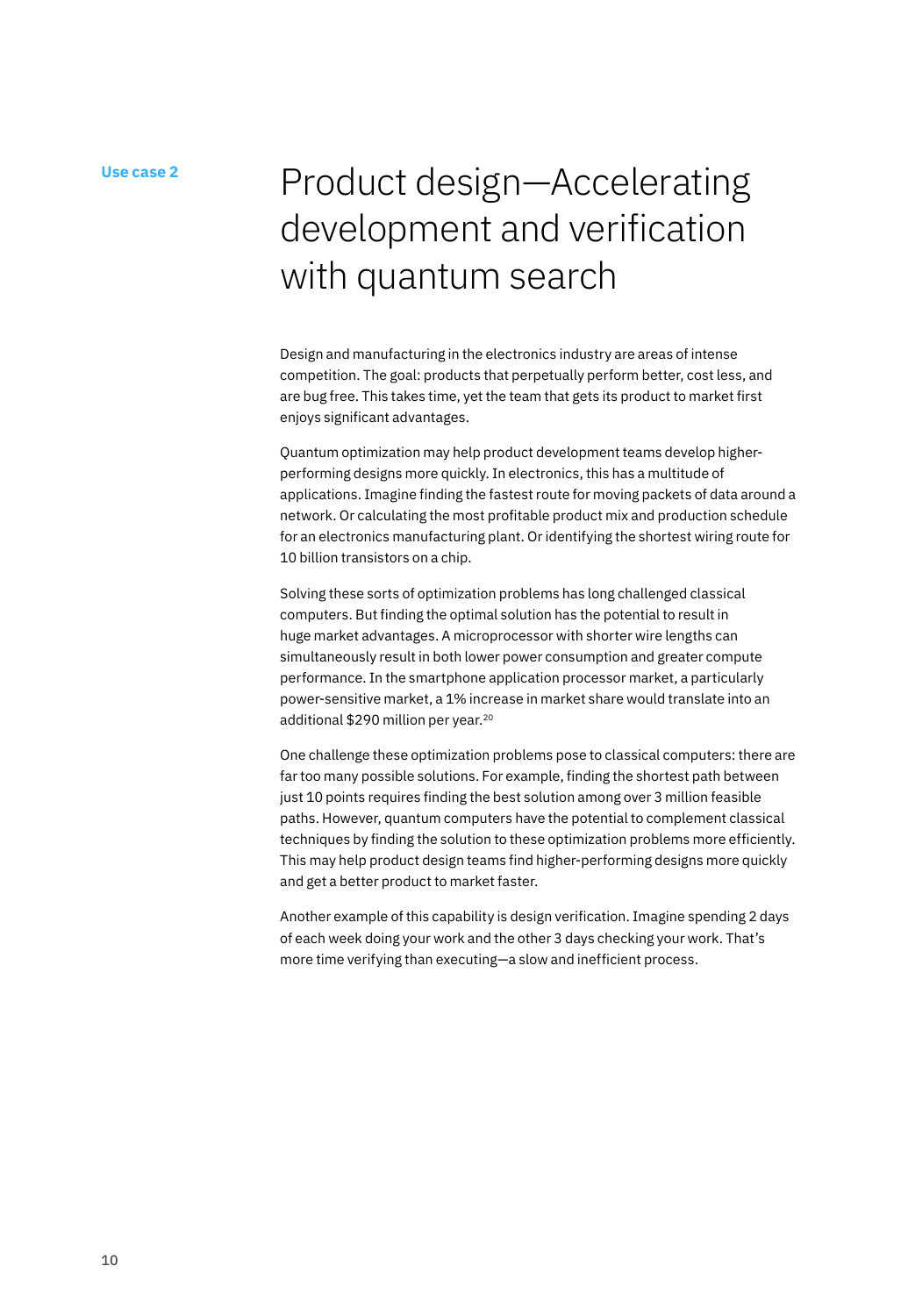And yet, too often that's precisely what happens with electronic design. Microchips, for example, have grown so complex that more of the product cycle time (60%) is spent verifying chips than actually designing them.21 Unfortunately, a chip released with an undiscovered bug can deliver a huge blow to a company's bottom line.<sup>22</sup> Software is now part of nearly every product. And like microchips, software has become so complex that complete verification isn't possible. For some products, like a music player, a software bug might simply be a nuisance. But for other products, such as biomedical devices, undiscovered software bugs have the potential to literally be a matter of life and death. One study shows that 64% of biomedical device recalls are due to software faults—the top cause of biomedical device recalls.<sup>23</sup>

A powerful design verification method employs Boolean satisfiability solvers, also known as SAT solvers. Like many optimization problems, SAT solving can be challenging for classical computers. Quantum methods to SAT solving are being explored to search large, complex design spaces and increase the probability of finding unknown bugs.24 The aim is to help design teams more quickly verify designs, develop a more reliable product, and get it to the finish line faster.

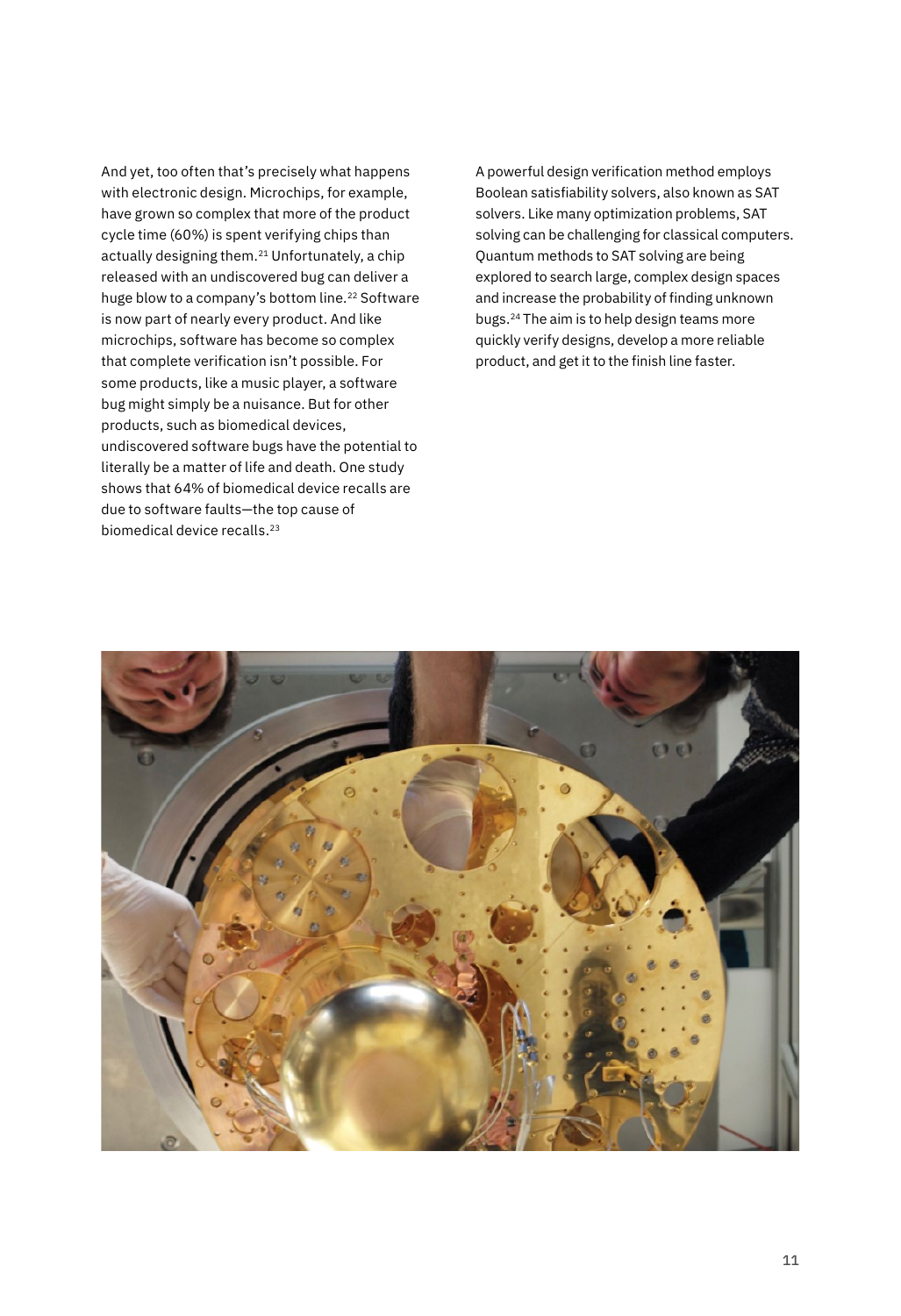# Use case 3<br>
Smarter manufacturing-Helping to improve yields and reduce costs with quantum machine learning

Smart factory initiatives and digital transformation are increasingly priorities for manufacturing operations, driving competitiveness and resiliency into the 2020s.25 AI can play a central role in this transformation, but classical AI is hitting its limits.

One example: to keep costs low and yields high, electronics manufacturing facilities must quickly and accurately identify defective products. Classical AI has been employed for product inspection and brings benefits such as speed and consistency to the process. But its accuracy is still far from ideal. Inspection AI has a high false-positive rate, meaning it too often flags products as bad when they're actually good. There's little point in having a superfast machine if it's often wrong.

For silicon wafers, automated optical inspection has false-positive detection rates ranging from 10% to 15%—which are far too high.<sup>26</sup> A 10% loss of wafers at a 5-nanometer facility would be a loss equivalent to \$8 billion per year.<sup>27</sup>

Classical AI's ability to distinguish good products from bad has some fundamental limits. In one analysis, the best error rate for image classification on the ImageNet dataset was 11% at a cost of \$1 million.<sup>28</sup> To achieve fully automated AI product inspection, the error rate must be brought to below 1%. But, if we extrapolate current trends in classical AI, getting an 11% error rate down to 1% would cost *\$100 billion billion*. (That's not a typo: \$100 billion billion.) What's more, that process would produce 1 million times more carbon dioxide than the entire planet emits.29

But we can now see beyond classical computing. We can glimpse quantum computing's potential to create smarter AI.

When IBM researchers compared quantum neural networks to classical ones with the same number of degrees of freedom, they demonstrated that—on some datasets—quantum neural networks can be more accurate and learn faster than classical neural networks.30 Moreover, quantum machine learning models have the potential to achieve lower error rates with less data.<sup>31</sup>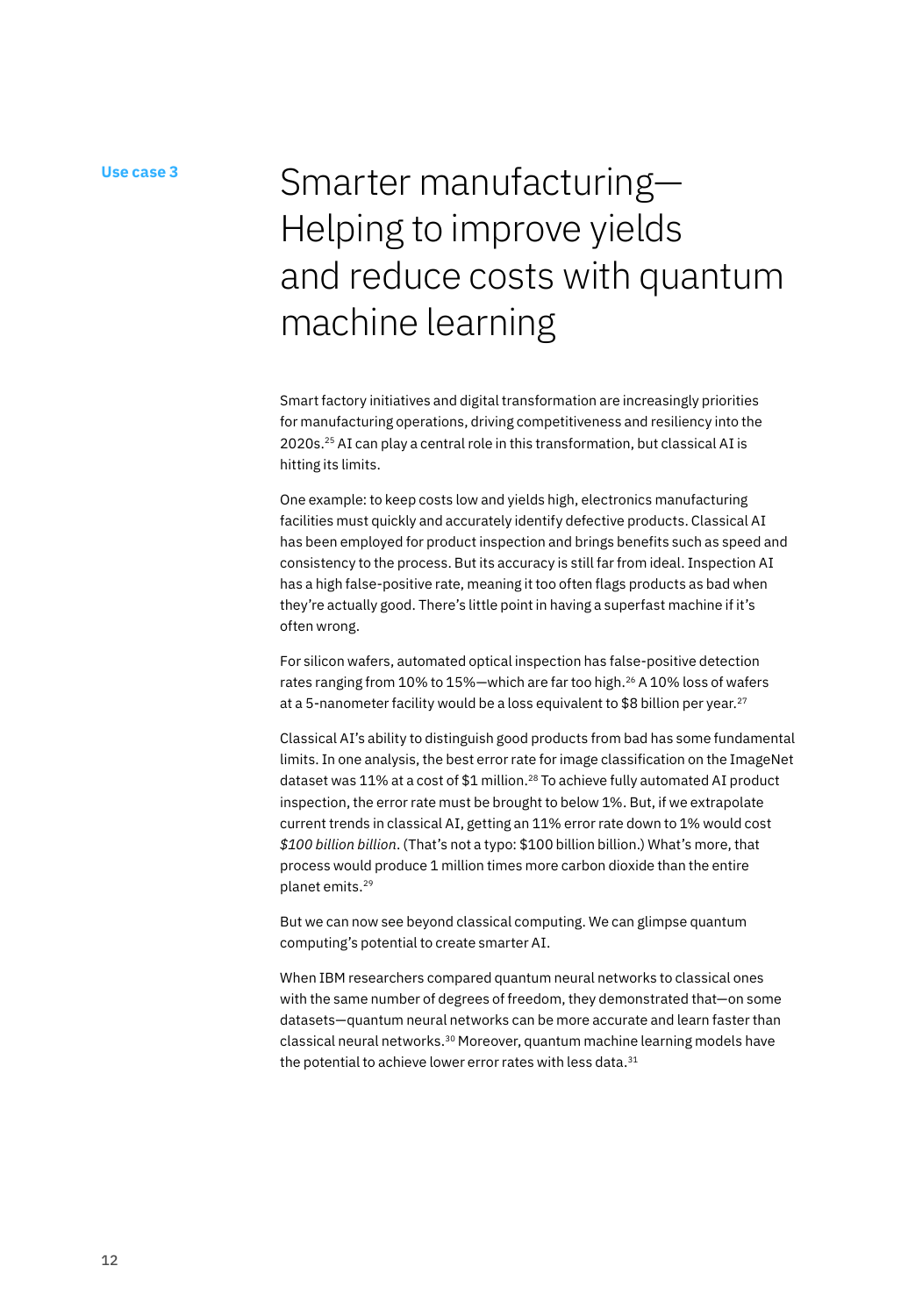A more accurate AI that can learn faster with less data has many possible applications. In data networks, a more accurate AI can more reliably identify security threats. In biomedical electronics, a more accurate AI could help medical teams more reliably identify tumors in MRI images. In electronic design, an AI that learns faster with less data could identify better designs more quickly, particularly at new process nodes when design data is scarce. And, because electronics companies continuously refresh products, they must also continuously refresh manufacturing. Improvements in time-to-market and data are rare and precious commodities. Quantum AI could help these electronics manufacturers get new products to market faster, with greater yields and at lower costs.32

#### **Perspective**

## Quantum Advantage<sup>33</sup>

Quantum Advantage occurs when a computing task of interest to business or science can be performed more efficiently, more cost effectively, or with better quality using quantum computers. This is the point where quantum computers plus classical systems can do significantly better than classical systems alone. As hardware, software, and algorithmic advancements in quantum computing coalesce, enabling significant performance improvement over classical computing, new opportunities for advantage will emerge across industries. But prioritizing the right use cases those that can truly transform an organization or an industry—is critical to attaining business value from quantum computing.

Getting to Quantum Advantage will not happen overnight. But while that advantage may progress over months and years, it can still trigger exponential achievements in usage and learning. From exploring the creation of new materials to personalized medical treatments to radical shifts in business models across the economy, change is coming. Organizations that enhance their classical computing capabilities and aggressively explore the potential for industry transformation will be best positioned to seize Quantum Advantage.

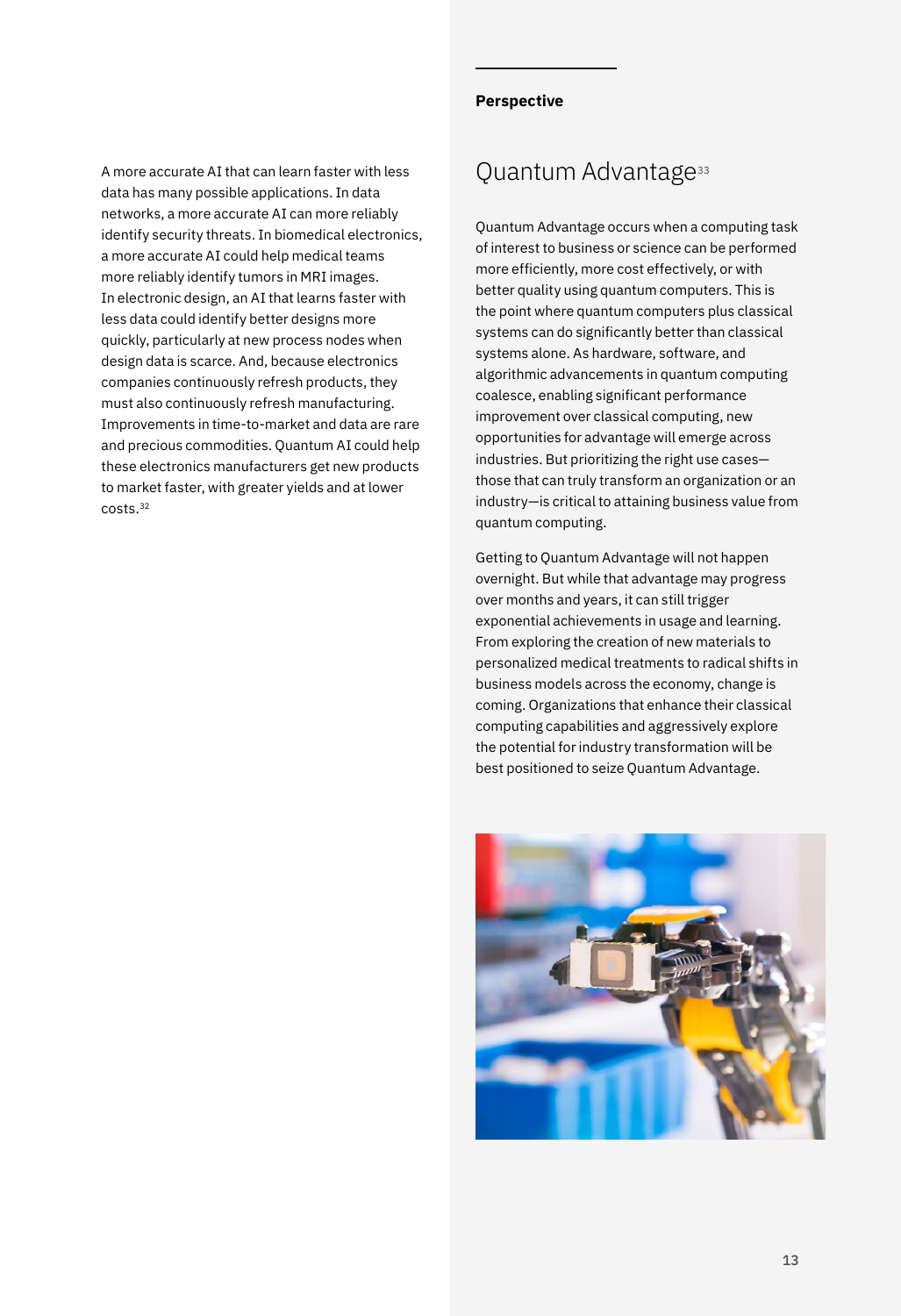# Action guide

*Quantum computing holds the potential to deeply disrupt today's electronics industry. But let's be clear: Quantum computing isn't intuitive or easy. It takes time and resources to understand and leverage this technology.*

*Furthermore, it's important to understand that it's not a classical versus quantum proposition. In developing competitive advantage, it is far more strategic to combine the complementary strengths*  *of both computing technologies. This requires mastering not only quantum computing, but also the complex interaction between classical and quantum computing.*

*Indeed, it can take a few years—or more—from an organization's initial investigation of quantum computing to actual readiness for implementation. In business, a few years can be a lifetime. Taking a wait-and-see approach could mean the difference between being disrupted and being the disruptor.* 

*Here are some ways to enable quantum readiness today:*

### Develop internal expertise so you can make informed decisions

The learning curve for quantum computing is steep and can take years to master. Quantum computing talent is scarce, so much of the expertise may need to be developed in-house. Identify and upskill both technical and business people inside your organization who can form your quantum computing team. Build capabilities to strategize around this technology in the context of your organization's objectives and constraints.

### Identify your most critical and compelling use cases

Highlight the ways your organization could not only benefit from quantum computing but also be threatened by it. With your use cases identified, you can also estimate the time pressure to act.

### Translate your use cases into proofs of concept, providing the opportunity to explore quantum computing and learn how it fits into your strategies

Partner with quantum computing experts to develop prototypes. Obtain access to the quantum computing hardware and software platforms you'll need. Experiment with quantum computing code in a scalable fashion, so that when quantum computers are ready, so is your code.

### Rethink your core workflows.

Identify the steps in your workflows that can benefit from Quantum Advantage. Understand how quantum and classical workflows and dataflows can intersect. Learn how quantum and classical computing can be combined to leverage each other. And employ design thinking to help you examine your end-to-end processes, so you can make the most of quantum computing's potential.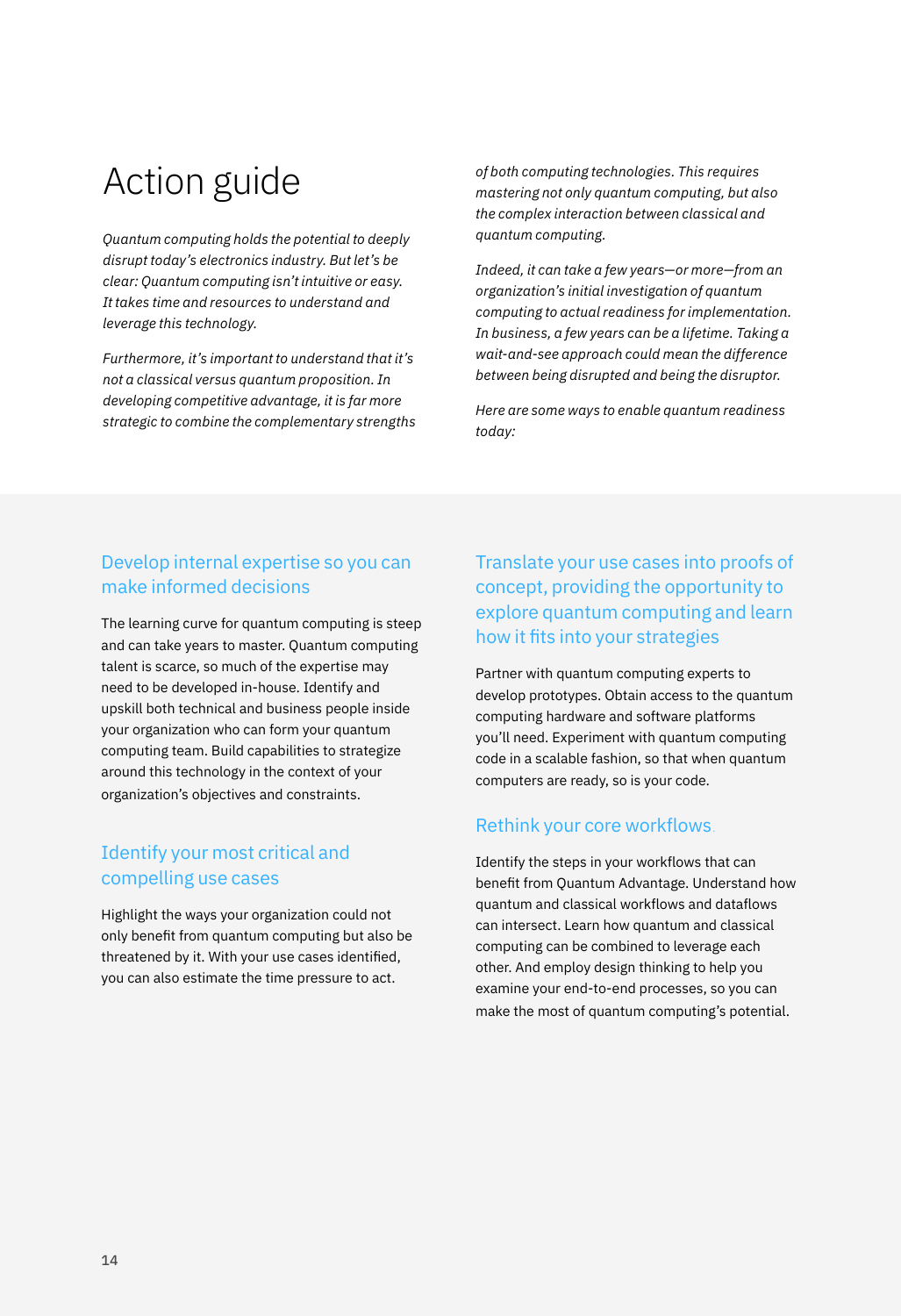### About Expert Insights

Expert Insights represent the opinions of thought leaders on newsworthy business and related technology topics. They are based on conversations with leading subject-matter experts from around the globe. For more information, contact the IBM Institute for Business Value at [iibv@us.ibm.com.](mailto:iibv%40us.ibm.com?subject=)

# The right partner for a changing world

At IBM, we collaborate with our clients, bringing together business insight, advanced research, and technology to give them a distinct advantage in today's rapidly changing environment.

# IBM Institute for Business Value

For two decades, the IBM Institute for Business Value has served as the thought leadership think tank for IBM. What inspires us is producing research-backed, technology-informed strategic insights that help leaders make smarter business decisions.

From our unique position at the intersection of business, technology, and society, we survey, interview, and engage with thousands of executives, consumers, and experts each year, synthesizing their perspectives into credible, inspiring, and actionable insights.

To stay connected and informed, sign up to receive IBV's email newsletter [ibm.com/ibv.](mailto:iibv%40us.ibm.com?subject=) You can also follow [@IBMIBV](http://twitter.com/IBMIBV) on Twitter or find us on LinkedIn <https://ibm.co/ibv-linkedin>.

### Related reports

#### **The Quantum Decade: A playbook for achieving awareness, readiness, and advantage**

[https://www.ibm.com/thought-leadership/](https://www.ibm.com/thought-leadership/institute-business-value/report/quantum-decade) [institute-business-value/report/quantum-decade](https://www.ibm.com/thought-leadership/institute-business-value/report/quantum-decade)

### **The CTO Revelation: Redefining responsibility, accelerating discovery**

[https://www.ibm.com/thought-leadership/](https://www.ibm.com/thought-leadership/institute-business-value/c-suite-study/cto) [institute-business-value/c-suite-study/cto](https://www.ibm.com/thought-leadership/institute-business-value/c-suite-study/cto)

**Forging the future of supply chains: A playbook of 5 essential strategies**

[https://www.ibm.com/thought-leadership/](https://www.ibm.com/thought-leadership/institute-business-value/report/supply-chain-of-the-future) [institute-business-value/report/](https://www.ibm.com/thought-leadership/institute-business-value/report/supply-chain-of-the-future) [supply-chain-of-the-future](https://www.ibm.com/thought-leadership/institute-business-value/report/supply-chain-of-the-future)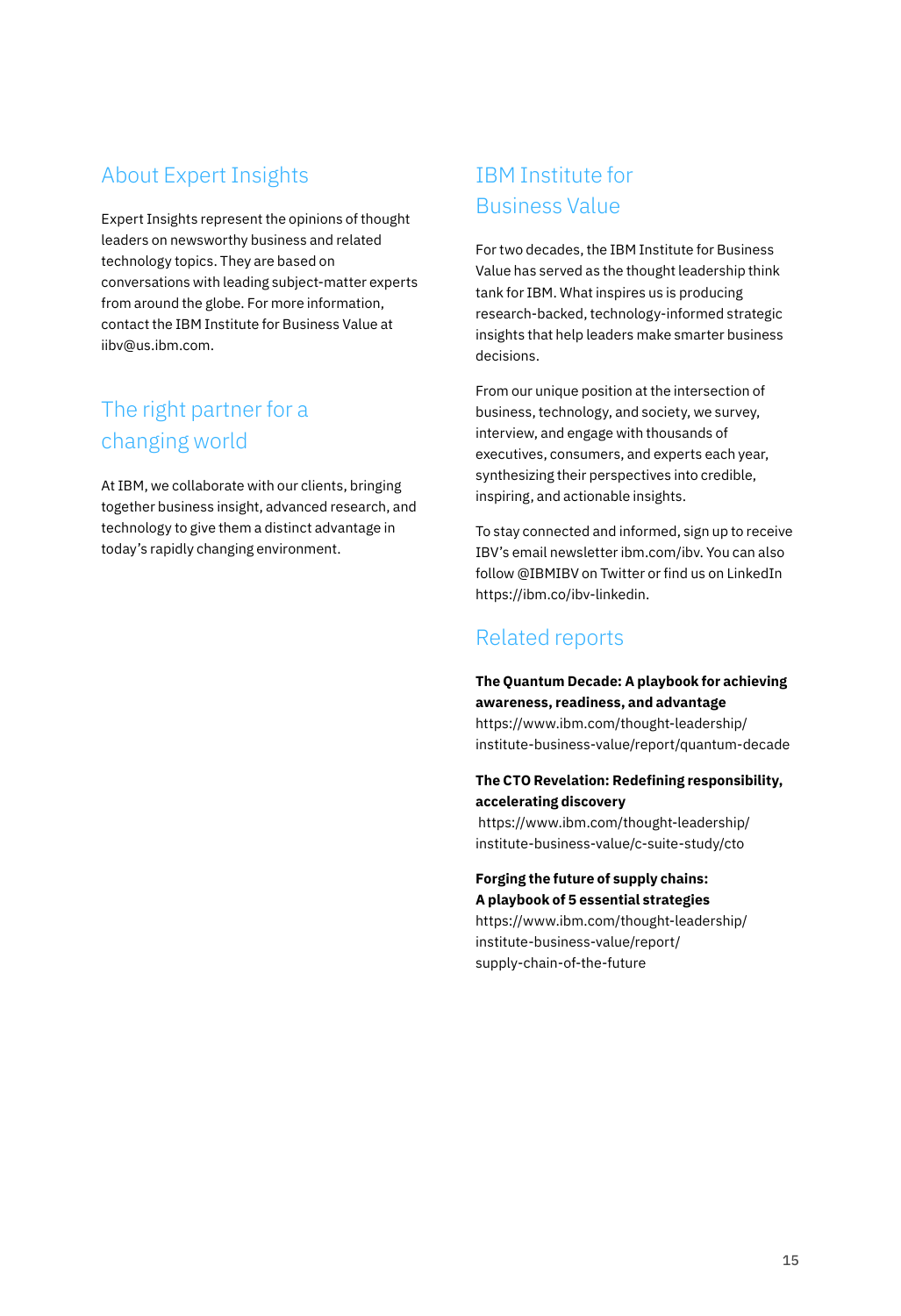### Notes and sources

- 1. Mandelbaum, Ryan. "Five years ago today, we put the first quantum computer on the cloud. Here's how we did it." IBM Research. May 4, 2021. [https://](https://research.ibm.com/blog/quantum-five-years) [research.ibm.com/blog/quantum-five-years](https://research.ibm.com/blog/quantum-five-years)
- 2. Smith-Goodson, Paul. "IBM Adds LG Electronics To Its Massive 170+ Member IBM Quantum Network." Forbes. Jan 25, 2022. [https://www.forbes.com/](https://www.forbes.com/sites/moorinsights/2022/01/25/ibm-adds-lg-electronics-to-its-massive-170-member-ibm-quantum-network/?sh=2837dea36e07) [sites/moorinsights/2022/01/25/](https://www.forbes.com/sites/moorinsights/2022/01/25/ibm-adds-lg-electronics-to-its-massive-170-member-ibm-quantum-network/?sh=2837dea36e07) [ibm-adds-lg-electronics-to-its-massive-170](https://www.forbes.com/sites/moorinsights/2022/01/25/ibm-adds-lg-electronics-to-its-massive-170-member-ibm-quantum-network/?sh=2837dea36e07) [member-ibm-quantum-network/?sh=2837dea36e07](https://www.forbes.com/sites/moorinsights/2022/01/25/ibm-adds-lg-electronics-to-its-massive-170-member-ibm-quantum-network/?sh=2837dea36e07)
- 3. Nellis, Stephen. "EXCLUSIVE TSMC looks to double down on U.S. chip factories as talks in Europe falter." Reuters. May 14, 2021. [https://www.reuters.com/technology/](https://www.reuters.com/technology/exclusive-tsmc-looks-double-down-us-chip-factories-talks-europe-falter-2021-05-14/) [exclusive-tsmc-looks-double-down-us-chip](https://www.reuters.com/technology/exclusive-tsmc-looks-double-down-us-chip-factories-talks-europe-falter-2021-05-14/)[factories-talks-europe-falter-2021-05-14/](https://www.reuters.com/technology/exclusive-tsmc-looks-double-down-us-chip-factories-talks-europe-falter-2021-05-14/)
- 4. "Consumer Electronics." Statistica. Accessed March 24, 2022. [https://www.statista.com/outlook/cmo/](https://www.statista.com/outlook/cmo/consumer-electronics/worldwide) [consumer-electronics/worldwide](https://www.statista.com/outlook/cmo/consumer-electronics/worldwide); Ng, Abigail. "Smartphone users are waiting longer before upgrading—here's why." [CNBC.com](http://CNBC.com). May 16, 2019. [https://www.cnbc.com/2019/05/17/smartphone](https://www.cnbc.com/2019/05/17/smartphone-users-are-waiting-longer-before-upgrading-heres-why.html)[users-are-waiting-longer-before-upgrading](https://www.cnbc.com/2019/05/17/smartphone-users-are-waiting-longer-before-upgrading-heres-why.html)[heres-why.html](https://www.cnbc.com/2019/05/17/smartphone-users-are-waiting-longer-before-upgrading-heres-why.html)
- 5. Dusina, Daniel, Jacob Seabolt, and Mitch Polich. "The semiconductor shortage: Implications for the global economy." *DBusiness.* August 2, 2021. [https://www.dbusiness.com/daily-news/](https://www.dbusiness.com/daily-news/the-semiconductor-shortage-implications-for-the-global-economy/) [the-semiconductor-shortage-implications-for-the](https://www.dbusiness.com/daily-news/the-semiconductor-shortage-implications-for-the-global-economy/)[global-economy/](https://www.dbusiness.com/daily-news/the-semiconductor-shortage-implications-for-the-global-economy/)
- 6. Markoff, John. "IBM's Robert H. Dennard and the chip that changed the world." IBM THINK Blog. November 7, 2019. [https://www.ibm.com/blogs/](https://www.ibm.com/blogs/think/2019/11/ibms-robert-h-dennard-and-the-chip-that-changed-the-world/) [think/2019/11/ibms-robert-h-dennard-and-the](https://www.ibm.com/blogs/think/2019/11/ibms-robert-h-dennard-and-the-chip-that-changed-the-world/)[chip-that-changed-the-world/](https://www.ibm.com/blogs/think/2019/11/ibms-robert-h-dennard-and-the-chip-that-changed-the-world/)
- 7. Bennett, Charles and Olivia Lanes. "Celebrating the 40-year anniversary of the Physics of Computation Conference." IBM Research. March 15, 2021. [https://research.ibm.com/blog/](https://research.ibm.com/blog/qc40-physics-computation) [qc40-physics-computation](https://research.ibm.com/blog/qc40-physics-computation)
- *8. The Quantum Decade: A playbook for achieving awareness, readiness, and advantage.* IBM Institute for Business Value. 2021. [https://ibm.co/](https://ibm.co/quantum-decade) [quantum-decade](https://ibm.co/quantum-decade)
- 9. Ibid.
- 10. Ibid.
- 11. "Fast growing technologies of 2021." IFI CLAIMS. 2021. [https://www.ificlaims.com/rankings-tech](https://www.ificlaims.com/rankings-tech-growth-2021.htm)[growth-2021.htm](https://www.ificlaims.com/rankings-tech-growth-2021.htm)
- 12. Fulton III, Scott. "After Moore's Law: How Will We Know How Much Faster Computers Can Go?" DataCenter Knowledge. December 21, 2020. [https://www.datacenterknowledge.com/](https://www.datacenterknowledge.com/supercomputers/after-moore-s-law-how-will-we-know-how-much-faster-computers-can-go) [supercomputers/after-moore-s-law-how-will-we](https://www.datacenterknowledge.com/supercomputers/after-moore-s-law-how-will-we-know-how-much-faster-computers-can-go)[know-how-much-faster-computers-can-go](https://www.datacenterknowledge.com/supercomputers/after-moore-s-law-how-will-we-know-how-much-faster-computers-can-go)
- 13. "IBM unveils world's first 2 nanometer chip technology, opening a new frontier for semiconductors." IBM. May 6, 2021. [https://newsroom.ibm.com/2021-05-06-IBM-](https://newsroom.ibm.com/2021-05-06-IBM-Unveils-Worlds-First-2-Nanometer-Chip-Technology,-Opening-a-New-Frontier-for-Semiconductors)[Unveils-Worlds-First-2-Nanometer-Chip-](https://newsroom.ibm.com/2021-05-06-IBM-Unveils-Worlds-First-2-Nanometer-Chip-Technology,-Opening-a-New-Frontier-for-Semiconductors)[Technology,-Opening-a-New-Frontier-for-](https://newsroom.ibm.com/2021-05-06-IBM-Unveils-Worlds-First-2-Nanometer-Chip-Technology,-Opening-a-New-Frontier-for-Semiconductors)[Semiconductors](https://newsroom.ibm.com/2021-05-06-IBM-Unveils-Worlds-First-2-Nanometer-Chip-Technology,-Opening-a-New-Frontier-for-Semiconductors)
- 14. Mertens, Ron. *The OLED Handbook: A guide to the OLED industry, technology and market.* 2019. Also based on internal IBM research.
- 15. Gao, Qi, et al. "Applications of quantum computing for investigations of electronic transitions in phenylsulfonyl-carbazole TADF emitters." *Computational Materials*. May 20, 2021. [https://](https://www.nature.com/articles/s41524-021-00540-6) [www.nature.com/articles/s41524-021-00540-6](https://www.nature.com/articles/s41524-021-00540-6)
- 16. "Sustainable materials, sustainable products, sustainable planet." IBM Research. Accessed March 23, 2022. See video. [https://research.ibm.com/](https://research.ibm.com/interactive/5-in-5/photoresists/) [interactive/5-in-5/photoresists/](https://research.ibm.com/interactive/5-in-5/photoresists/)
- 17. "Envisioning a new wave in power: Mercedes-Benz bets on quantum to craft the future of electric vehicles." IBM case study. Accessed March 16, 2022.<https://www.ibm.com/case-studies/daimler/>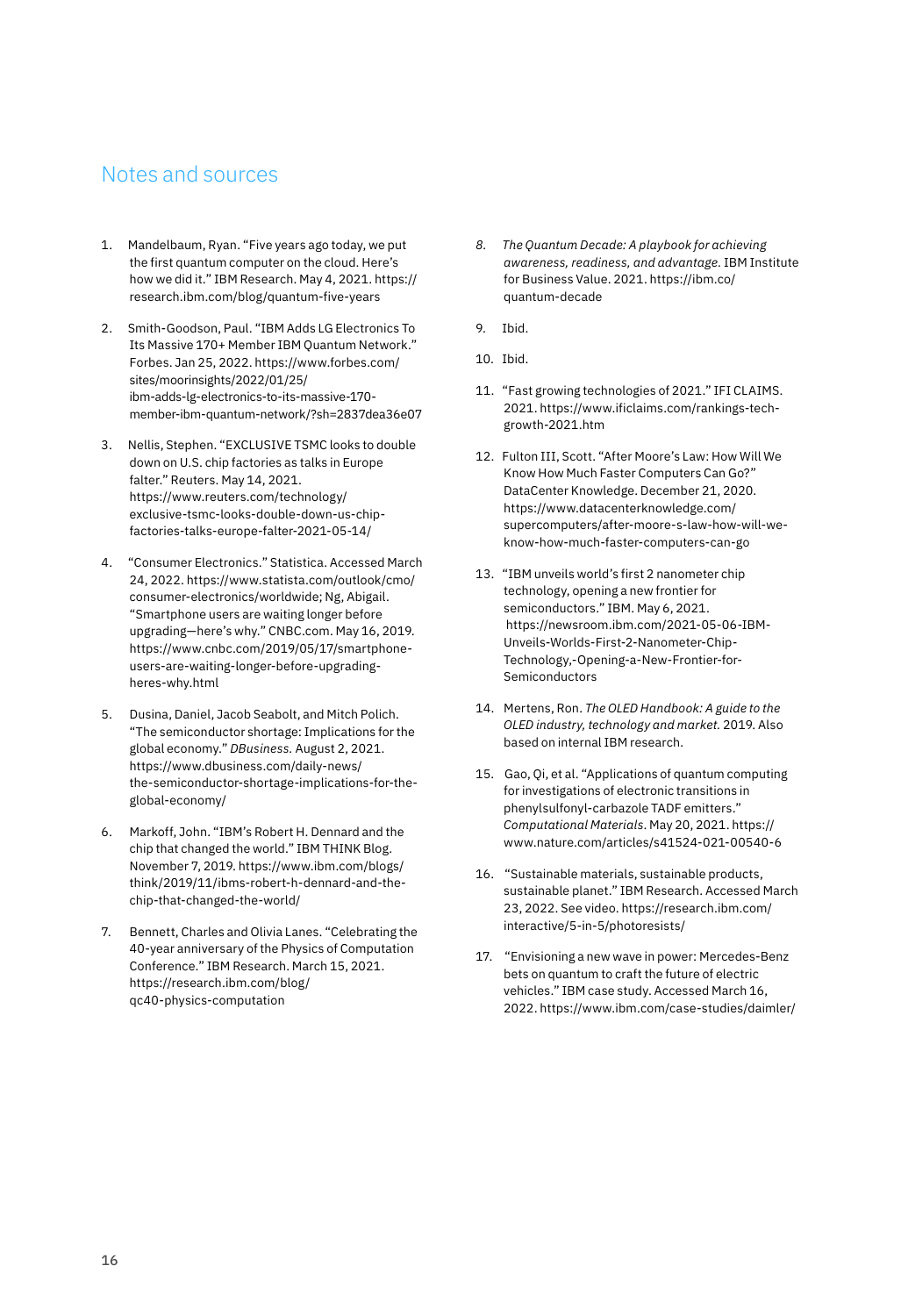- 18. Gao, Qi, et al. "Applications of quantum computing for investigations of electronic transitions in phenylsulfonyl-carbazole TADF emitters." *Computational Materials.* May 20, 2021. [https://](https://www.nature.com/articles/s41524-021-00540-6) [www.nature.com/articles/s41524-021-00540-6](https://www.nature.com/articles/s41524-021-00540-6)
- 19. Divyanshi, Tewari. "Organic LED Market." Allied Market Research. April 2020. [https://www.](https://www.alliedmarketresearch.com/organic-oled-market) [alliedmarketresearch.com/organic-oled-market](https://www.alliedmarketresearch.com/organic-oled-market)
- 20. "The application processor market is expected to grow at a CAGR of 5.63% from 2018 to 2023, to reach USD 38.2 billion by 2023 from USD 29.0 billion in 2018." CISION: PR Newswire. November 26, 2018. [https://www.prnewswire.com/](https://www.prnewswire.com/news-releases/the-application-processor-market-is-expected-to-grow-at-a-cagr-of-5-63-from-2018-to-2023--to-reach-usd-38-2-billion-by-2023-from-usd-29-0-billion-in-2018--300755360.html) [news-releases/the-application-processor-market](https://www.prnewswire.com/news-releases/the-application-processor-market-is-expected-to-grow-at-a-cagr-of-5-63-from-2018-to-2023--to-reach-usd-38-2-billion-by-2023-from-usd-29-0-billion-in-2018--300755360.html)[is-expected-to-grow-at-a-cagr-of-5-63-from-2018](https://www.prnewswire.com/news-releases/the-application-processor-market-is-expected-to-grow-at-a-cagr-of-5-63-from-2018-to-2023--to-reach-usd-38-2-billion-by-2023-from-usd-29-0-billion-in-2018--300755360.html) [to-2023--to-reach-usd-38-2-billion-by-2023-from](https://www.prnewswire.com/news-releases/the-application-processor-market-is-expected-to-grow-at-a-cagr-of-5-63-from-2018-to-2023--to-reach-usd-38-2-billion-by-2023-from-usd-29-0-billion-in-2018--300755360.html)[usd-29-0-billion-in-2018--300755360.html;](https://www.prnewswire.com/news-releases/the-application-processor-market-is-expected-to-grow-at-a-cagr-of-5-63-from-2018-to-2023--to-reach-usd-38-2-billion-by-2023-from-usd-29-0-billion-in-2018--300755360.html) "Application Processor Market—Global Forecast to 2023." Markets and Markets. Accessed April 18, 2022. [https://www.marketsandmarkets.com/](https://www.marketsandmarkets.com/Market-Reports/application-processor-market-129689032.html) [Market-Reports/application-processor](https://www.marketsandmarkets.com/Market-Reports/application-processor-market-129689032.html)[market-129689032.html](https://www.marketsandmarkets.com/Market-Reports/application-processor-market-129689032.html)
- 21. Salmon, Linton. "Circuit realization at faster timescales." Defense Advanced Research Projects Agency (DARPA). Accessed March 16, 2022. [https://www.darpa.mil/attachments/](https://www.darpa.mil/attachments/ObscurationandMarking_Slides.pdf) [ObscurationandMarking\\_Slides.pdf](https://www.darpa.mil/attachments/ObscurationandMarking_Slides.pdf)
- 22. Based on internal IBV research.
- 23. Alemzadeh, Homa, Ravishankar K. Iyer, Zbigniew Kalbarczyk, and Jai Raman. "Analysis of safetycritical computer failures in medical devices." *IEEE Security & Privacy*. April 29, 2013. [https://](https://ieeexplore.ieee.org/document/6509886) [ieeexplore.ieee.org/document/6509886](https://ieeexplore.ieee.org/document/6509886)
- 24. "Multiple Qubits and Entangled States." Qiskit. Accessed March 23, 2022. [https://qiskit.org/](https://qiskit.org/textbook/ch-gates/multiple-qubits-entangled-states.html) [textbook/ch-gates/multiple-qubits-entangled](https://qiskit.org/textbook/ch-gates/multiple-qubits-entangled-states.html)[states.html](https://qiskit.org/textbook/ch-gates/multiple-qubits-entangled-states.html)
- 25. "What is a smart factory?" SAP Insights. Accessed March 16, 2022. [https://insights.sap.com/](https://insights.sap.com/what-is-a-smart-factory/) [what-is-a-smart-factory/](https://insights.sap.com/what-is-a-smart-factory/)
- 26. Meixner, Anne. "Fabs Drive Deeper Into Machine Learning." Semiconductor Engineering. September 7, 2021. [https://semiengineering.com/](https://semiengineering.com/fabs-drive-deeper-into-machine-learning/) [fabs-drive-deeper-into-machine-learning/](https://semiengineering.com/fabs-drive-deeper-into-machine-learning/)
- 27. Wang, Brady. "Seemingly hasty, but prudent TSMC's new fab plan in the US." Counterpoint Research. May 29, 2020. [https://www.counterpointresearch.com/](https://www.counterpointresearch.com/seemingly-hasty-prudent-tsmcs-new-fab-plan-u-s/) [seemingly-hasty-prudent-tsmcs-new-fab-plan-u-s/;](https://www.counterpointresearch.com/seemingly-hasty-prudent-tsmcs-new-fab-plan-u-s/) Clarke, Peter. "AI report compares 5nm and earlier node wafer costs." eeNews Analog. September 22, 2020. [https://www.eenewsanalog.com/news/](https://www.eenewsanalog.com/news/ai-report-compares-5nm-and-earlier-node-wafer-costs) [ai-report-compares-5nm-and-earlier-node-wafer](https://www.eenewsanalog.com/news/ai-report-compares-5nm-and-earlier-node-wafer-costs)[costs.](https://www.eenewsanalog.com/news/ai-report-compares-5nm-and-earlier-node-wafer-costs) Internal IBV analysis.
- 28. Thompson, Neil, Kristjan Greenewald, Keeheon Lee, and Gabriel F. Manso. "The computational limits of deep learning." IBM Research. September 1, 2020. [https://mitibmwatsonailab.mit.edu/research/blog/](https://mitibmwatsonailab.mit.edu/research/blog/the-computational-limits-of-deep-learning/) [the-computational-limits-of-deep-learning/](https://mitibmwatsonailab.mit.edu/research/blog/the-computational-limits-of-deep-learning/)
- 29. Internal IBV analysis.
- 30. Abbas, Amira, et al. "The power of quantum neural networks." Nature Computational Science. June 24, 2021. [https://www.nature.com/articles/](https://www.nature.com/articles/s43588-021-00084-1) [s43588-021-00084-1](https://www.nature.com/articles/s43588-021-00084-1)
- 31. Huang, Hsin-Yuan, et al. "Power of data in quantum machine learning." Nature Communications. May 11, 2021. [https://www.nature.com/articles/](https://www.nature.com/articles/s41467-021-22539-9) [s41467-021-22539-9](https://www.nature.com/articles/s41467-021-22539-9)
- 32. Ibid.
- *33. The Quantum Decade: A playbook for achieving awareness, readiness, and advantage.* IBM Institute for Business Value. 2021. [https://ibm.co/](https://ibm.co/quantum-decade) [quantum-decade](https://ibm.co/quantum-decade)